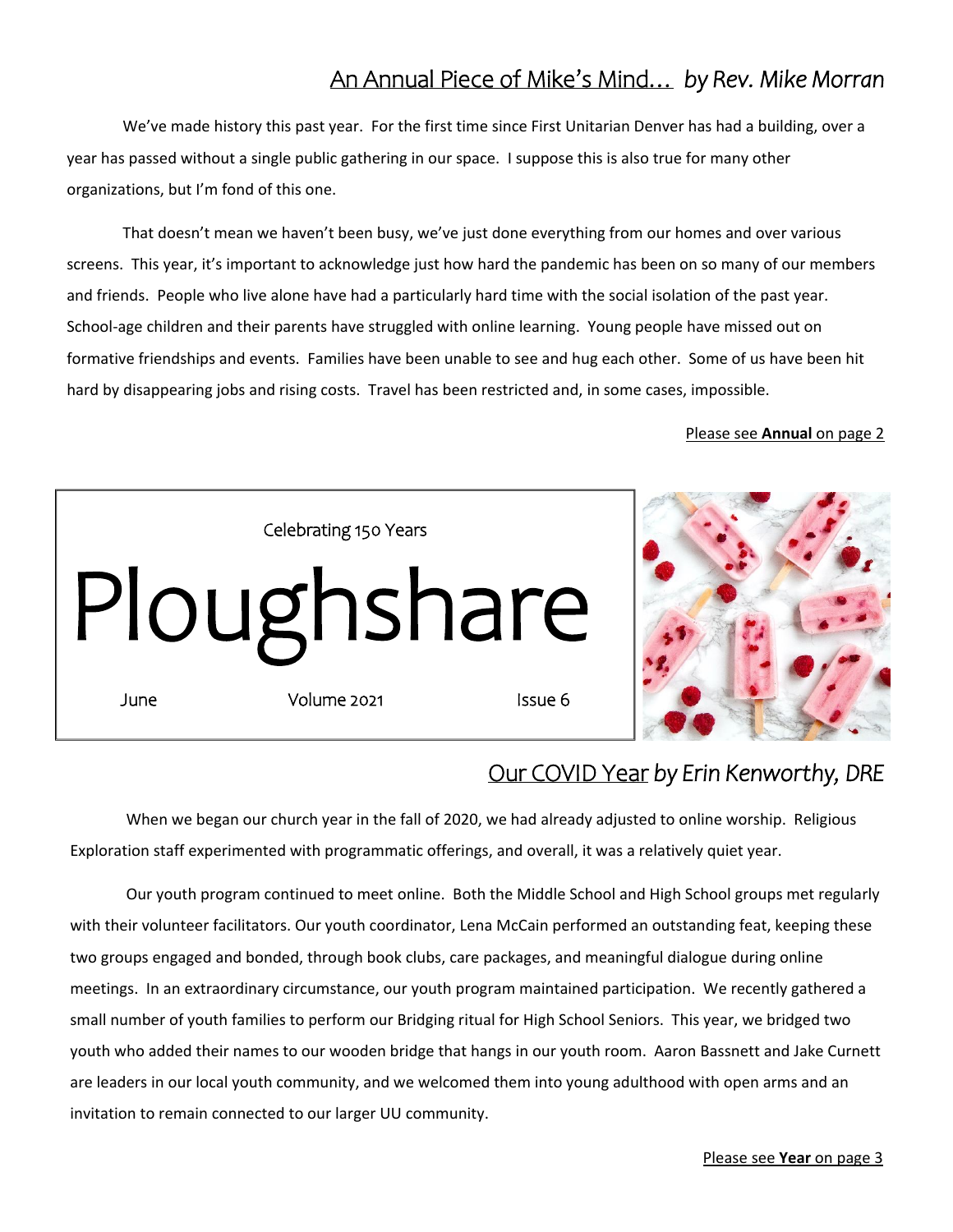#### **Annual** from page 1

The election of 2020 and the subsequent behavior of the former president and his followers continues to be stressful and bewildering. Refugees, wildfires, floods, cities burning as people protested police brutality, more Black and brown citizens shot by police, homeless encampments all over central Denver, of course the virus itself with the accompanying worry for ourselves and those we love, on and on...

And all of us having to cope and process these events (and more) in isolation. There is much to grieve as a community. It's no wonder we continue to have 150ish households continue to zoom into Sunday services every week. I know it's been a life-saving anchor for me personally.

At least five people associated with First Unitarian have endured positive Covid-19 diagnosis, and thankfully they have all recovered. Not so fortunate were Betty Shuttleworth-Allen and Eric Porter, both of whom passed away this year. May their memories be a blessing.

No report or observance of the past year could fail to mention the outstanding effort, professionalism, and gifts of our staff. Lia Davis, Erin Kenworthy, Matt Davis, Glenn Barrows, and Brian Stone, have been the energizers, problem solvers, content creators, technology wizards, steady hands, and good-natured team behind our Sunday video productions. Lia in particular has spent countless hours working with singers, musicians, and technology, learning new tools and software to create the audio-visual wonders we see every week. We are blessed by their love for this church and the talents the staff bring to us.

Speaking of staff, we've had some changes in the past year. Patrick Phillips, our building superintendent resigned last fall. Erica Trisler as our Events Coordinator had no events to coordinate during the pandemic. Karen Derrick-Davis took a full-time position elsewhere. And Brenda Bruno, our former Data Clerk, moved into full retirement. We wish them well!

And, we welcomed Rhonda Williamson as our new Stewardship Coordinator. Rhonda has been a welcome addition to the team, and was the primary architect/worker-bee behind the recently completed 2021 Stewardship Campaign.

There have also been some changes on the Board of Trustees. Angeles Ortega and Barry Osborne both had to resign from the board for personal reasons. Christopher Belanger and Robin Rissman have graciously taken their place.

Speaking of the Board, an incalculable debt of thanks is owed to Mary Sullivan, Board President for the past two years. Over the past three years, Mary has transformed from nervous and excited to seasoned leader. She is thorough, inclusive, loving, and dedicated to the church far, far beyond any reasonable expectation of a volunteer. Always prepared, thinking ahead, asking questions, keeping people informed, and appreciative of others, their opinions and their efforts. I really just can't say enough about what a pleasure it has been to work with Mary. Mary Sullivan gets stuff done!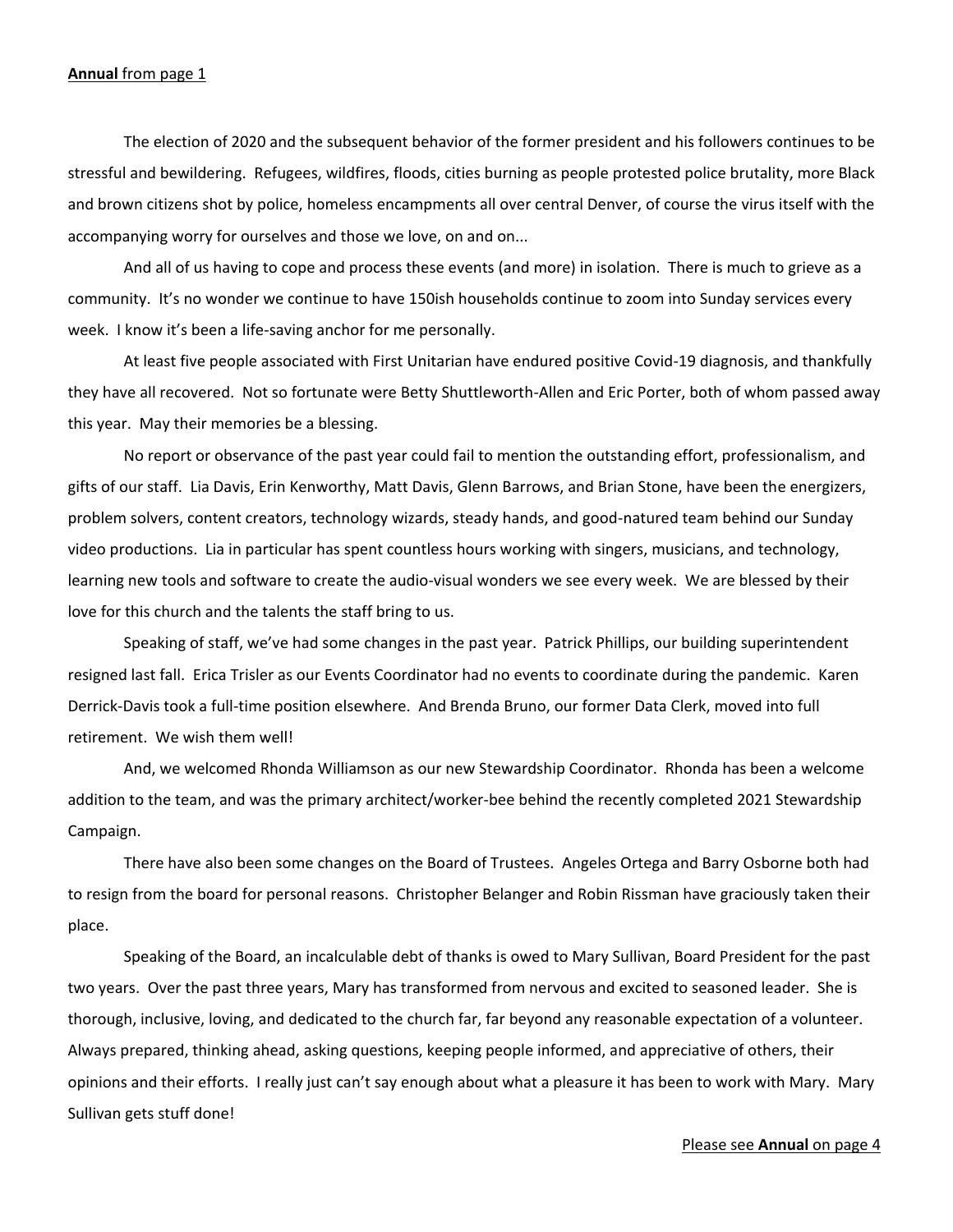#### **Year** from page 1

Our elementary and early childhood offerings were limited. At the beginning of the year, we offered RE space, led by Matt Davis, on Sunday afternoons over lunch. The lunch meeting was sparsely attended, due in part to youth and families feeling zoomed out in the context of virtual school. Those who did attend appreciated the connections. Matt Davis has provided immense support to our online worship presence this year, and has continued to be supportive of RE adjacent offerings, including our virtual Friday Night Storytime initiative.

We met in the late fall with a small committee to launch a Virtual Storytime for all ages. This programmatic offer began in January and ran through April. Every Friday night at 7pm we met online for a story and some fun. We had outstanding volunteer participation, and several families attended regularly. This offering served to build connections and relationships between generations. It was a model that was highly successful, given the regular participation of both volunteers and family units. We may keep this going in the next church year as part of our multi-platform approach to church community moving forward. Many thanks to those who served on the initial committee to kick off this offering, and all those who volunteered to read. One of my most favorite moments during this year was the moment that our kid participants declared that they wanted a turn to read a story to the adults. We experienced reciprocity in giving and receiving that only manifests when real relationship is present. It was a beautiful thing to witness.

In worship, I spent significant time each week planning and crafting our Time for all ages. We hosted a virtual Christmas pageant online! In the process, I've learned a little bit about video production and editing, opening a whole new skill set out of necessity.

This virtual year allowed me to gain new technological skills in hosting meetings and webinars that I offered to our larger community. I worked as a tech support for a Racial Justice speaker series during the fall on Sunday evenings. We provided our zoom virtual capabilities to the JUUst Living community by hosting their online Drag Show. We also hosted a collaborative Front Range Christmas Eve Service, a project that included most of our front range UU communities. I also held caucus space for White identified religious professionals engaged in the work of Racial Justice along the front range as part of my participation in the UURJ (UU's for Racial Justice workgroup of Ministers, Musicians, Religious Educators, and Administrators.)

We now hold complexities around moving toward reopening, balancing our values with our desire to be together again. We will find our way back into our building together, but it will be the work of building a new normal. What that means for Religious Education is still unfolding. I have ideas. There is an undercurrent of new energy around collaboration amongst local congregations, which is exciting as we build our way forward together. Isolation, either congregationally or individually, is not ideal. This pandemic certainly laid bare the ways that we need one another. I am excited for the possibilities of re-emerging into our in-person work carrying the lessons of this last year. May we always treasure the time we have together in fellowship in new ways in our new normal.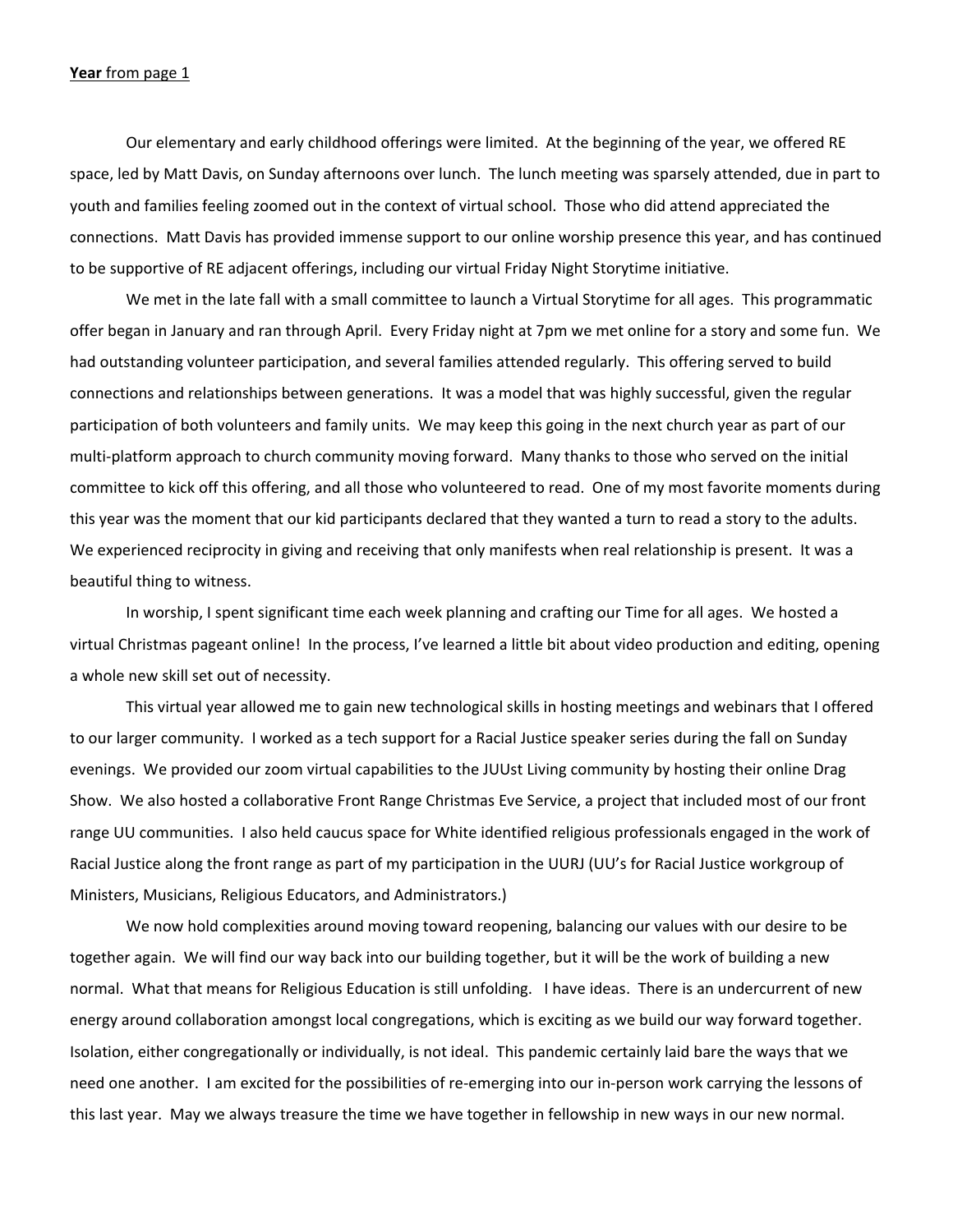### **Annual** from page 4

The rest of our excellent Board of Trustees this year has been Joe Verrengia, Tim Robertson, Melany Deem, Jillian Gleason (and Christopher Belanger, and Robin Rissman).

 Huge thanks are due to Peggy Ulrich-Nims for being Board Secretary for the past seven years(!!!) Peggy has shown up for every board meeting to take notes, file motions, record decisions, ask questions when something isn't clear, and generally be her beautiful, loving, helpful self. Thank you Peggy!

 Special thanks is due to Karl Jonietz and Laurie Duncan for their dedicated service to First Unitarian as Treasurer and Assistant Treasurer. There have been many changes to the way we do our accounting, pay our bills, process income, track information, and keep things transparent. Karl and Laurie have initiated, rolled with, corrected, nudged, or otherwise kept us on track for the past two years. The finances at First Unitarian Denver have never, and I mean never, been as clear, as accountable, as flexible, or as detailed as they are right now.

 The Finance Council, chaired by Helen Berkman has also had a hand in this, providing oversight, advice, resources, and guidance to financial decision making. Other members of Finance Council this year have been Sally Madsen and Carl Mount. The Board President, Vice President, Treasurer, and Assistant Treasurer are also voting members of Finance Council.

 Speaking of finances, another of our groups that has met consistently during the pandemic is Stewardship Council, which oversees our pledge income including the Stewardship Campaign and the Auction. Nancy Crow and Mike Cranmer have been co-chair, with Richard Erickson, Diane Hainsworth, Noelle Botti, and Steve Smithers. Diane Hainsworth, again(!) deserves great thanks for again(!) organizing the annual auction. Thank you Diane.

 The building has been largely empty, but not absent of attention. The Property Management Team has organized repair of the Rose Window, several leaks from the roof, needed maintenance, including painting some of our 1st floor windows, and now a whole new roof, - partly funded by another grant from the State Historical Fund. Kathy Cranmer is chair of Property Management with help from Tim Robertson, Carl Mount, Helen Berkman, Cory Devor, and Mark Skrotzki.

 Leadership Development this year was Stu Ferguson and Tammy Carpenter. Thanks to them we have a full set of candidates for next year's elected positions. The Committee on Ministry this year was Janet Kennedy, John Rymers, Mary Hilken, Trina Seefeldt, and Hilarie Portell. They worked hard this year to complete the Appreciative Inquiry process for my annual evaluation, and even in pandemic times, received more feedback than ever.

Faith In Action Council this year has been David Alley, Ellen Cahill, Elizabeth Marchetti, Rev. Nathan Woodliff-Stanley, and Peggy Ulrich-Nims. Much thanks to them for carrying the torch of our social justice projects. Connections Ministry, lovingly coordinated by Noelle Botti has been working quietly in the background this year. Even with only online offerings, Connections Ministry has facilitated eight new members of First Unitarian Denver.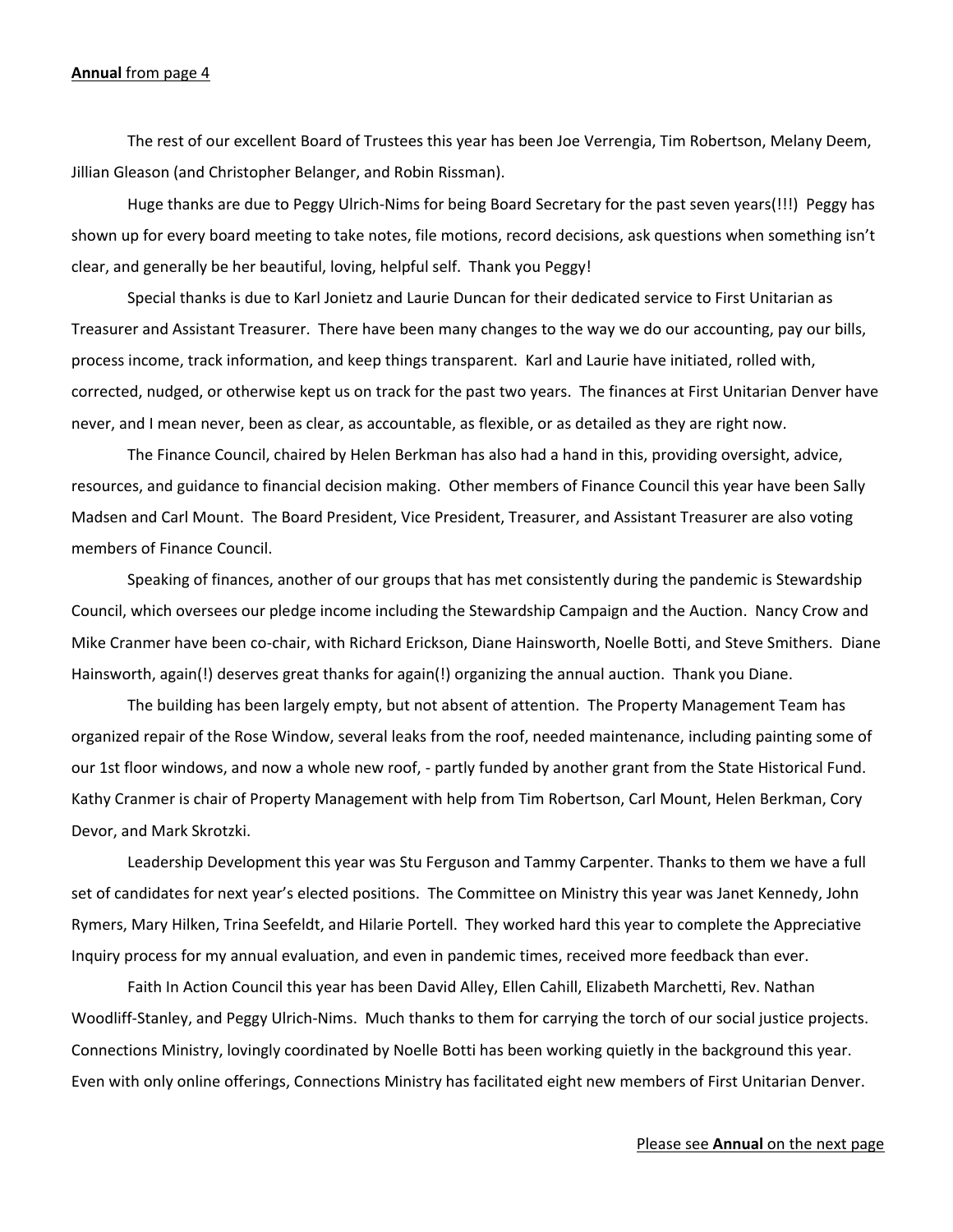#### **Annual** from the previous page

The Racial Justice Project, with Steve Brainerd and Patrick Whorton and co-chairs has been holding monthly meetings, coordinating with community groups, and preparing a Reparations Project for the church to consider. You'll be hearing more about this in the months to come. Thanks to all to participate in this vital project!

 Thanks to all the musicians and choir members who have making music for Sunday services, especially Rachel Hill, Erica Trisler, Alisha Bashaw, Lacey Hochman, Eric Moon, Yoni Fine, Steve Sinclair, Charlotte Braud-Kern, Tim Murphy, Patrick Keating, and Kimberly Urish. Thanks to Greg Wimpey for his assistance and consulting with sound and technical issues.

 Once again, I want to celebrate the people who were part of the Covenant Task Force and all the work they did to compile and present the new Congregational Covenant, which you all voted for overwhelmingly last October. Hilarie Portell and Nellie Stagg co-chaired the effort, with Doug Pryce, Yoni Fine, John Rymers, Pat Jonietz, and Joe Verrengia. Both the process and the result were/are exemplary!

 Last but not least for the past year, an anonymous donor has made substantial contributions to the longterm endowments of the church. There is now well over a million dollars invested for long-term savings and income, future emergencies, or other as-yet unknowable needs. Thank you to our donor, and to all the people who helped facilitate the transfer of these funds.

 As of this moment, with signs of pandemic restrictions lifting and the world in a different place, no one knows what the future will bring, but there are ideas and initiatives cooking at First Unitarian Denver. This year, 2021, is the 150th anniversary of our founding on August 15th, 1871. We will be finding ways to celebrate this amazing milestone in the life of the congregation.

 We are currently looking (again) at state and federal Covid guidelines with an eye toward having in-person programming and Sunday services again in the not-too-distant future. We are cautiously hoping for a return to inperson worship around September or October, though that could change at any time.

 Even when we do begin in-person Sunday services, we are planning to continue broadcasting what we do online. We have found that we are reaching people we have never reached before, and this is a valuable ministry to the larger world. We are preparing to invest in cameras and technology that will allow this to happen. Along with Sunday services, eventually all our programming, classes, etc. will be offered on multiple platforms. This is the apparent future of churches everywhere.

 We have hired a consultant to assess, advise, and implement a more welcoming, more robust online presence with more intentional, tailored messaging. Soon FUSD will be on Instagram and possibly other platforms in addition to our website and FaceBook.

 Next year, 2022, will be the twentieth anniversary of our covenant as minister and congregation. It's been a lively, growing, and transformative time, and I hope we will write the next chapter together.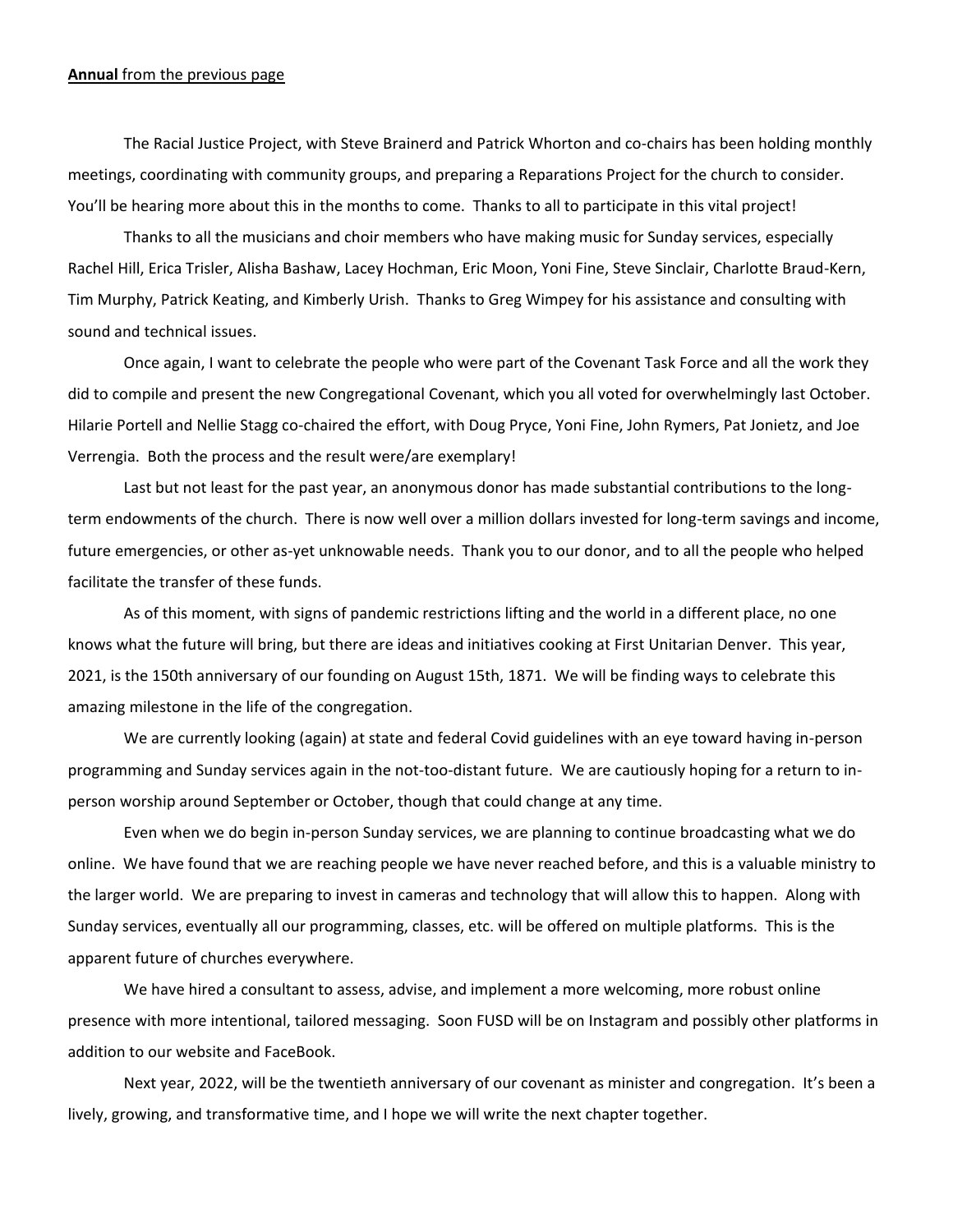# The Board Beat *by Mary Sullivan, President, First Unitarian Board of Trustees*

As I end my two years as President of the Board of Trustees of FUSD, it is a time for me to look back at what an amazing experience this has been in our community. This been a year for the history books; and I mean that literally. There is much to be said concerning how COVID 19 has affected FUSD and how our beloved community has responded to it. But first I would like to concentrate on many of the great things that have occurred within our church in the past year. This is a lengthier list than I would normally include, but I want you all to be aware of the tremendous efforts put forth by our staff, committees and limitless volunteers to keep all of us connected and our operations running smoothly through an unprecedented year of challenges. These are just some highlights and I apologize in advance for what I have failed to include.

First, I want to convey my deep gratitude for the support and appreciation you all have shown me during my last two years as President of the Board. As I step off of this position, I must share that this experience has been one of the most humbling, rewarding, challenging and FUN (not always) adventures I've taken on. Thank you for placing your trust and confidence in me.

I must begin with a huge outpouring of gratitude to our **Minister** and **Staff** for their herculean efforts to provide us with uninterrupted, beautiful and heartfelt Sunday services from the minute our building closed. This has been no small feat and they have worked tirelessly to continue to improve and make all aspects of the experience as "real" as it can be in a virtual setting.

Early after the start of our church year, we held a Special Congregational Meeting to vote on a new **Congregational Covenant** (CC). The CC Task Force spent the summer preparing the congregation for the vote by placing several entries in First Announce, Ploughshare articles on the topic by several contributors, and an entire dedicated service with at least two other services on related topics. The result was an approval to adopt the new Congregational Covenant with a 97% majority!

The Board of Trustees holds an **Annual Retreat** each summer with the purpose of building camaraderie and setting priorities for the year. The three priorities set for 2020/21 were 1) Support the new Congregational Covenant by developing a deeper understanding of White Supremacy Culture (WSC) in Board members 2) Keep congregants connected during Covid restrictions through enhanced online offerings 3) Reach out to new people and visitors to Sunday services.

### Please See **Beat** on the next page.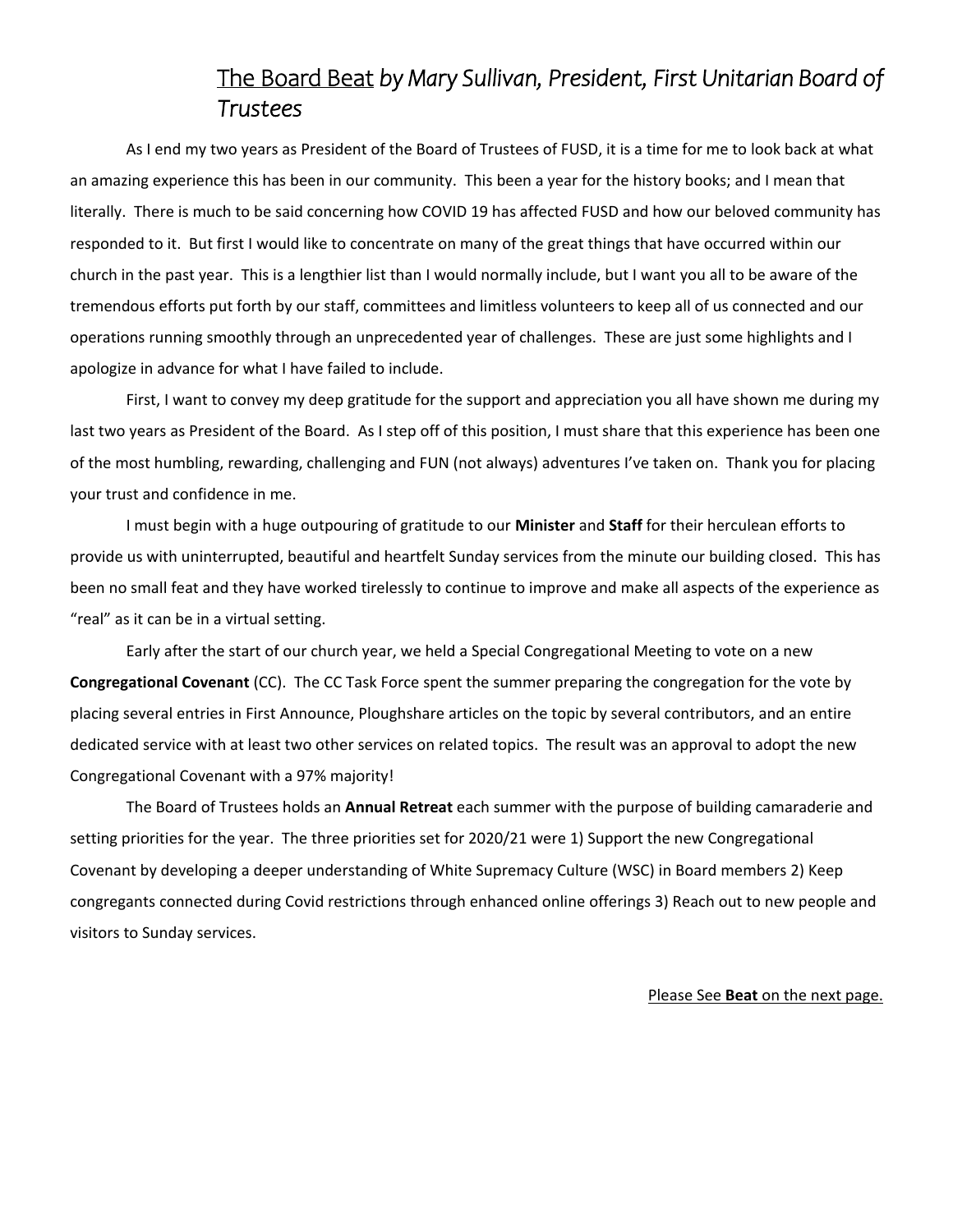### **Annual** from the previous page

The Board has been active supporting initiatives and programs towards these priorities.

- **WSC Presentations** at Board meetings
- **Board support of RJP** efforts to shed light and help dismantle WSC
- **Friday Night Bedtime Stories**: children's stories read online weekly by congregants and staff to FUSD families during the long, cold winter
- **IT Resource Group**: Several volunteers were recruited from the congregation to assist congregants on; Zoom, Google Drive, FUSD Facebook and FUSD YouTube. This list can be found on the FUSD website.
- **Visitor Slide**: a new visual slide was developed for Sunday services welcoming visitors and directing them to a link with a visitor information card for follow up contact.
- **Online Presence Audit**: an audit by a UU Communications Consultant of FUSD's website and social media platforms to determine if we can improve how we inform our congregants and invite seekers, while providing connection, promotion and education.
- **Appreciative Inquiry**: The Committee on Ministry completes an Appreciative Inquiry every year as a means to evaluate our Minister on areas of strength and opportunities for growth. This year, the Board added a second part to this questionnaire with inquiries designed to analyze congregants' preferred means of connection and pathways for them to feel more engaged. This information was funneled to the appropriate committees and staff to help direct their efforts.
- **The Caring Committee** jumped into action constructing a contact list of EVERY member of FUSD, collecting a large group of volunteers and devising a contact campaign through phone calls, emails, written notes, etc. to ensure that every congregant was contacted while we've been out of the church.

A hallmark of First Unitarian is our commitment to social justice issues. We can be proud of the work carried on by our **Faith in Action** committees even in a year of isolation.

The **Little Free Libraries** project is dedicated to providing children's books in underserved neighborhoods, resulting in three structures filled to the brim installed in three congregant's front yards.

A **POC Owned Restaurant** list was compiled and made available to FUSD congregants through a regular listing in First Announce. The **HR-40 Reparations Proposal** received FUSD as a signatory. RJP sponsored a **Community Read** of "So You Want to Talk About Race." FUSD joined Front Range UU churches in supporting Rev. Jen Simon as **Community Minister** to the Mountain Top BIPOC UU Community.

Jen was also received the rite of **Ordination** as a full UU Minister in our sanctuary this spring.

### Please See **Beat** on the next page.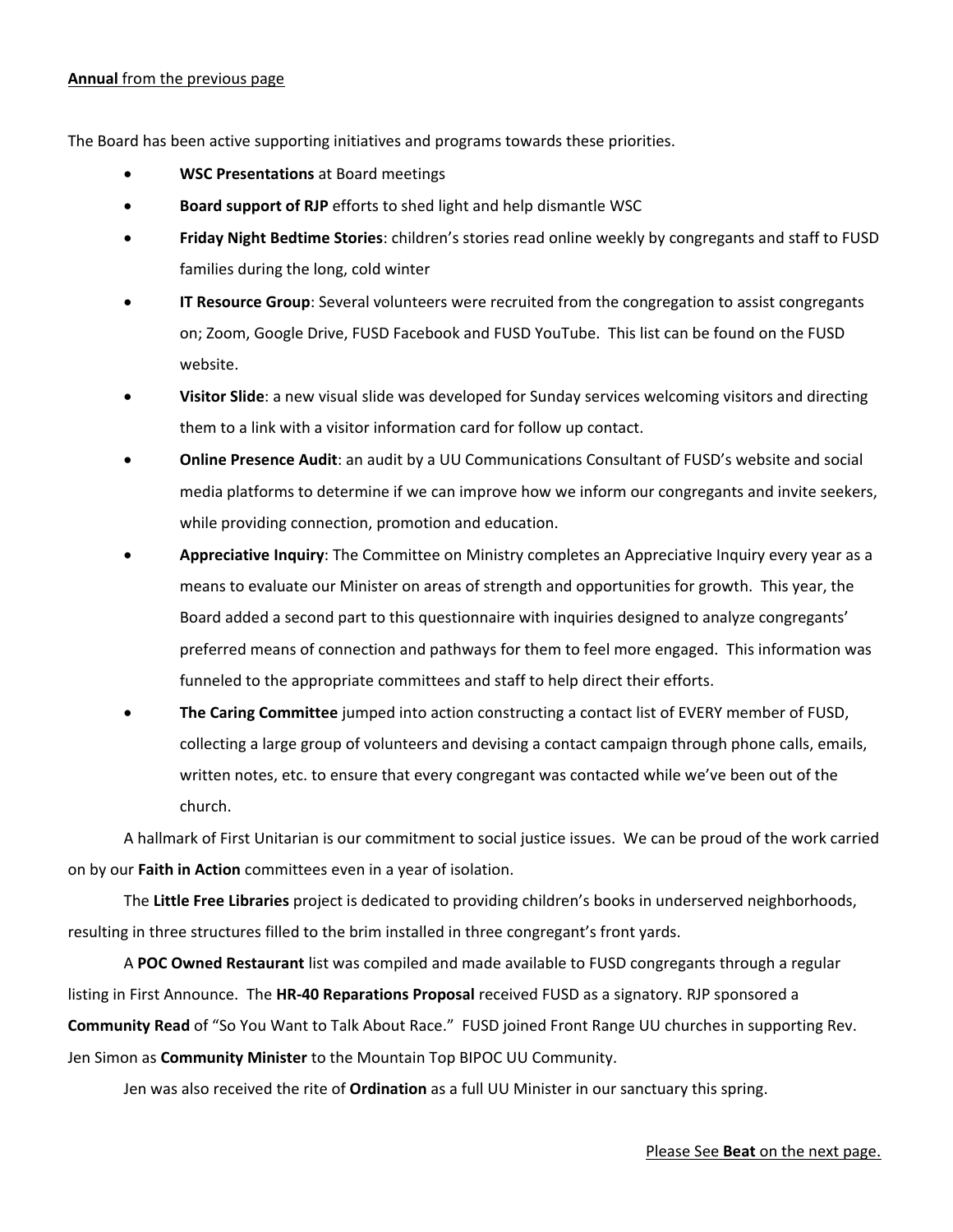#### **Annual** from the previous page

As this report is being written, RJP is working on a **Reparations** proposal that you will be hearing much more about.

We have continued our commitment to provide **Sanctuary** to Jeanette Vizguerra under our roof, providing a working covenant and communications plan.

Working closely together, the **Stewardship Council** and our new Coordinator, **Rhonda Williamson**, launched an all virtual Ambassador training followed by the very successful virtual Pledge Campaign "Love and Good Trouble for 150 Years (We Are Just Getting Started). Our congregation has once again demonstrated their deep well of generosity in time, talent and treasure!

Our beloved **Auction** was held completely online this year. This took a tremendous amount of work by the Auction committee to retrofit an in-person event into a completely online adventure. They did a great job and the successful results showed it! We are currently in the midst of our second all virtual auction "Are We There Yet?". It is already showing very high participation and we expect exemplary results.

**Finance Council**, along with our esteemed Treasurer and Assistant Treasurer were busier than usual this past year due in large part to new demands and uncertainties brought on by the Pandemic. We were successful not only in securing funds through the CARES Act Paycheck Protection Program, but also in converting the loan into a "no payback" grant. Our Treasurer was also successful in securing additional annual revenue from the Roger's Trust.

Best of all, we were able secure Board approval for long overdue and much deserved salary increases and bonuses for our Minister and Staff.

Our beautiful building has not sat idle during the past year, even though we were not in it. The **Property Management Committee** worked on the following projects: repair and staining of both front doors; new screens on windows in the Community Room; restorative work on the stained-glass Rose Window in the chapel; and last, but not least, a new roof and gutters (currently in construction). We will truly have a lovely building to return to.

**COVID** protocols were put in place for persons entering our building while the church is officially closed. These include signage on the front door about wearing masks, signage throughout the first floor about bathroom usage and closed areas to all but authorized personnel, a liability waiver document and sign in sheet for contact tracing.

Mike Morran, Staff and Board members, have been working on a comprehensive plan for **Reopening** operations at FUSD. Congregants safety remains our first priority. This plan has been circulated widely in First Announce and Mike has referenced it in Sunday services.

Please allow me to thank you for allowing me to serve this community over the past 2 years. It has truly been one of the most rewarding and humbling experiences of my life. I could not have been surrounded by a more loving, supportive, generous and morally grounded mix of individuals. Thank you all again for riding a rollercoaster of a year with me and have a GREAT 2021/2022!